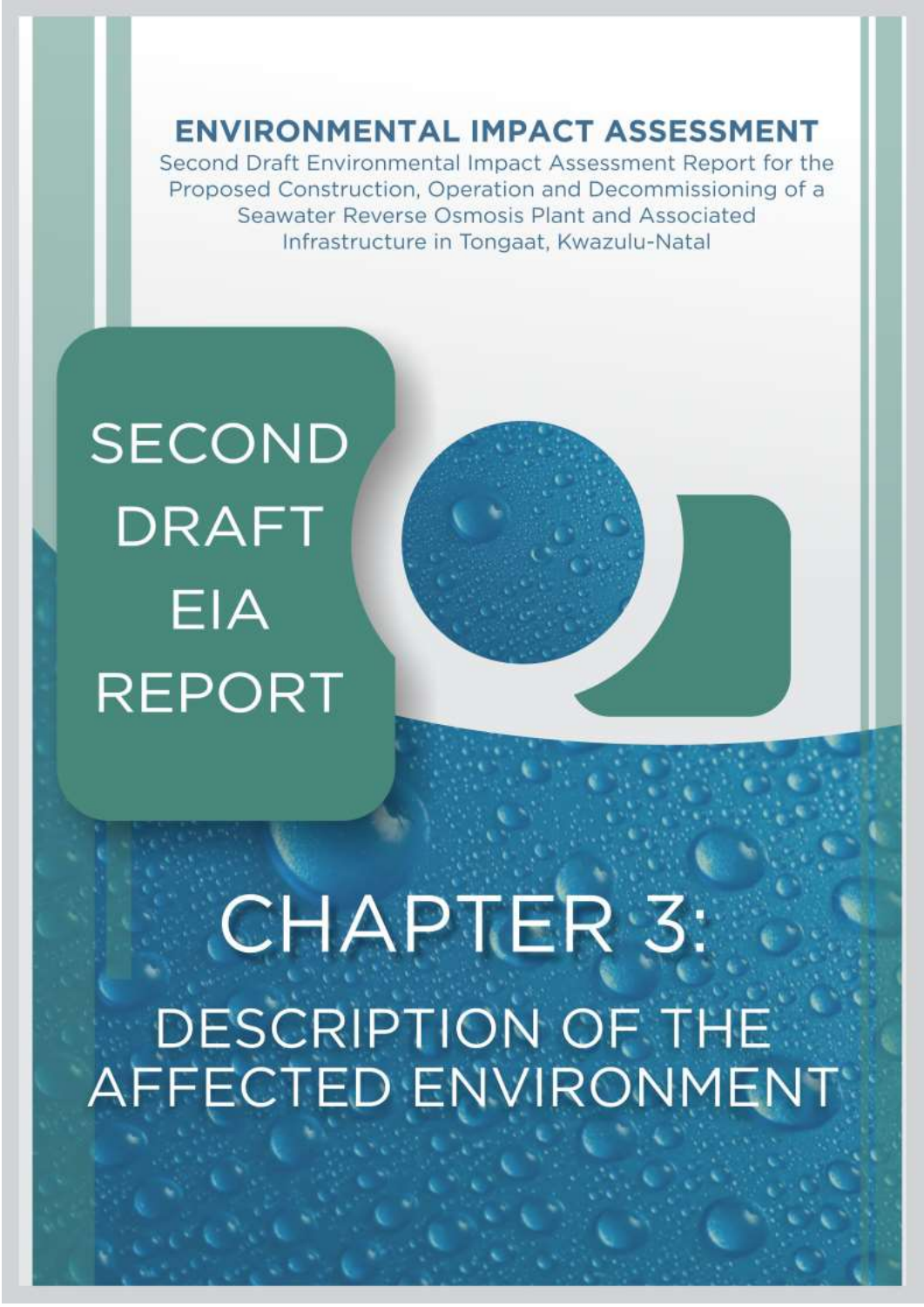## **CONTENTS**

| <b>CHAPTER 3: DESCRIPTION OF THE AFFECTED ENVIRONMENT</b> |                                                   | 3-1     |
|-----------------------------------------------------------|---------------------------------------------------|---------|
|                                                           |                                                   |         |
| 3.1.                                                      | <b>INTRODUCTION</b>                               | $3 - 1$ |
| 3.2.                                                      | <b>SITE LOCATION</b>                              | $3 - 1$ |
| 3.3.                                                      | <b>BIOPHYSICAL ENVIRONMENT</b>                    | $3 - 2$ |
|                                                           | 3.3.1. Climate                                    | $3 - 2$ |
|                                                           | 3.3.2. Coastline, Visual Landscape and Topography | $3 - 3$ |
|                                                           | 3.3.3. Soils and Geology                          | $3 - 5$ |
|                                                           | 3.3.4. Terrestrial Ecology                        | $3 - 5$ |
|                                                           | 3.3.5. Freshwater Resources                       | $3 - 6$ |
|                                                           | 3.3.6. Estuarine Ecology                          | $3 - 6$ |
|                                                           | 3.3.7. Marine Biological Environment              | $3-7$   |
|                                                           | 3.3.7.1. Conservation Planning                    | $3 - 7$ |
|                                                           | 3.3.7.2. Recreation                               | $3 - 8$ |
| 3.4.                                                      | <b>ARCHAEOLOGICAL HERITAGE</b>                    |         |
| 3.5.                                                      | SOCIAL AND ECONOMIC ENVIRONMENT                   | $3 - 8$ |

### **FIGURES**

| Figure 3.1:    | Average Monthly Maximum and Minimum Temperatures, as well as Rainfall in Durban<br>(measured at the Durban Airport site in from 1985 to 2015). (Data Source: |         |  |
|----------------|--------------------------------------------------------------------------------------------------------------------------------------------------------------|---------|--|
|                | https://www.timeanddate.com/weather/south-africa/durban/climate).                                                                                            | $3-2$   |  |
| Figure $3-2$ : | View showing large residential buildings in close proximity to the proposed desalination plant<br>site (Source: Google Earth StreetView).                    | $3 - 4$ |  |
| Figure 3-3:    | King Shaka Estate with views onto proposed development site.                                                                                                 | $3 - 4$ |  |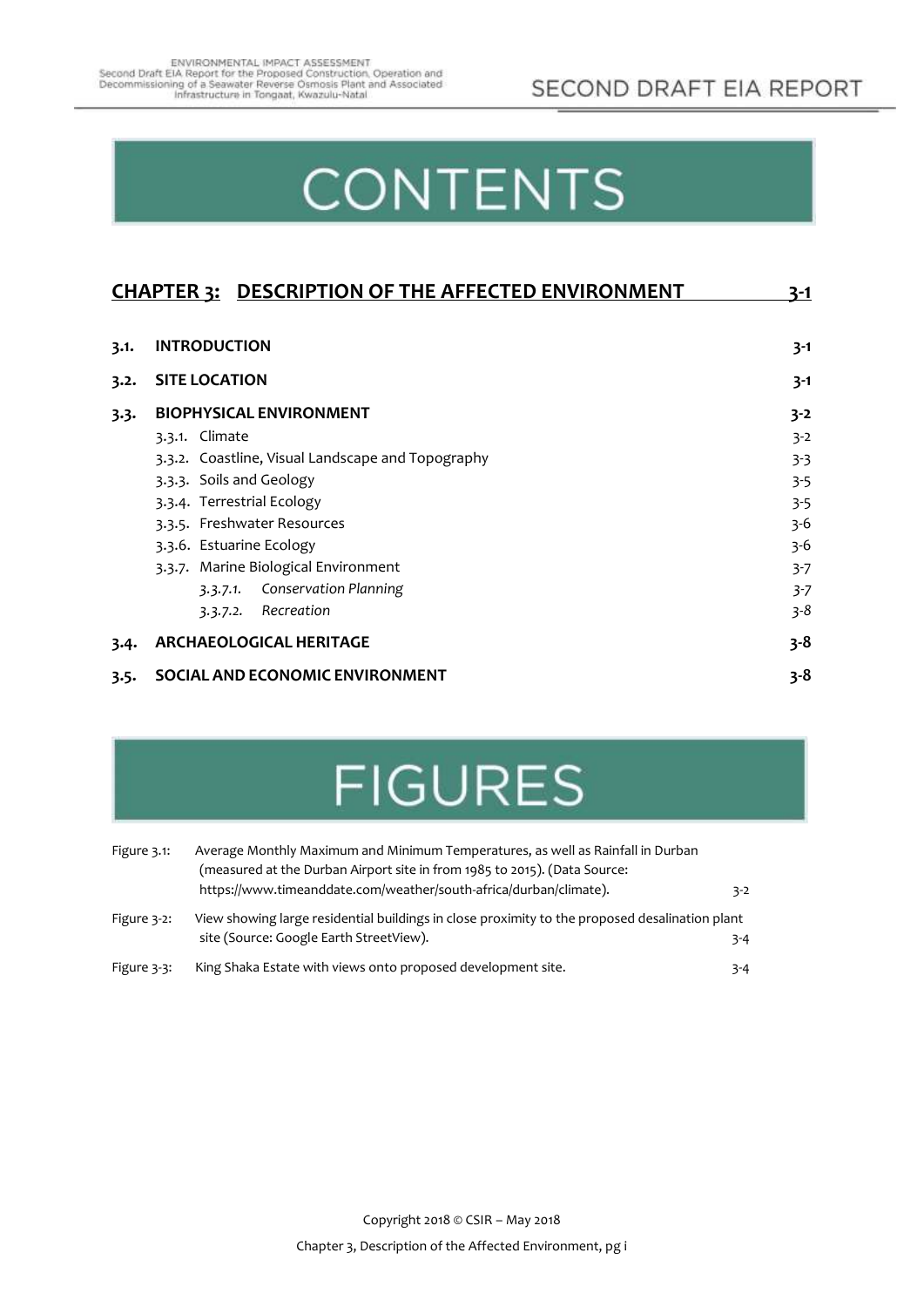### <span id="page-2-0"></span>**CHAPTER 3: DESCRIPTION OF THE AFFECTED ENVIRONMENT**

#### **3.1. INTRODUCTION**

<span id="page-2-1"></span>This chapter provides an overview of the environment of the North Coast of the eThekwini Municipality, within which the Umgeni Water Desalination Project will take place (should an Environmental Authorisation be granted by the DEA). The receiving environment is understood to include biophysical, socio-economic and heritage aspects which could be affected by the proposed development or which in turn might impact on the proposed development. The majority of information used in this chapter has been sourced from studies and recent EIAs conducted in the eThekwini Municipality, as well as from the specialist studies undertaken for this EIA.

#### <span id="page-2-2"></span>**3.2. SITE LOCATION**

The site for the proposed Tongaat SWRO plant is located at Desainagar between the coastal resort settlements of La Mercy and Tongaat Beach, approximately 200 m away from the ocean and 2.8 km from the Mdloti Estuary. The King Shaka international airport is located approximately 2.6 km northwest of the proposed site. The Shaka Estate, an upmarket residential complex, lines the hill north of the site and the large Sivananda International Cultural Centre is located approximately 400 m to the north-west of the proposed site. Urban residential areas are located all along the coast and the M4, with the area surrounding the proposed site (Desainagar) being the least developed. Large urban areas such as at Verulam and Tongaat cover the rest of the landscape.

The desalination plant is proposed to be built on land currently under cultivation for market gardening crops (e.g. vegetables). Directly adjacent to the west of the proposed site are some patches of natural vegetation and beyond that, the hills are covered in sugar cane plantations up to the N2.

The M4 is a major coastal road which passes very close to the development site (although the SDP suggests that this road may be realigned in future between the Umdloti and Tongaat Rivers (FutureWorks 2012)). Other roads that will potentially be affected by the desalination plant are South Beach Road, South Dune Road (the eastern boundary of the site). The N2 is the national route which passes within 2 km of the proposed site. This road has a very high traffic density and provides access to Durban and the South Coast to the south, and tourist destinations of the northern KwaZulu-Natal Province.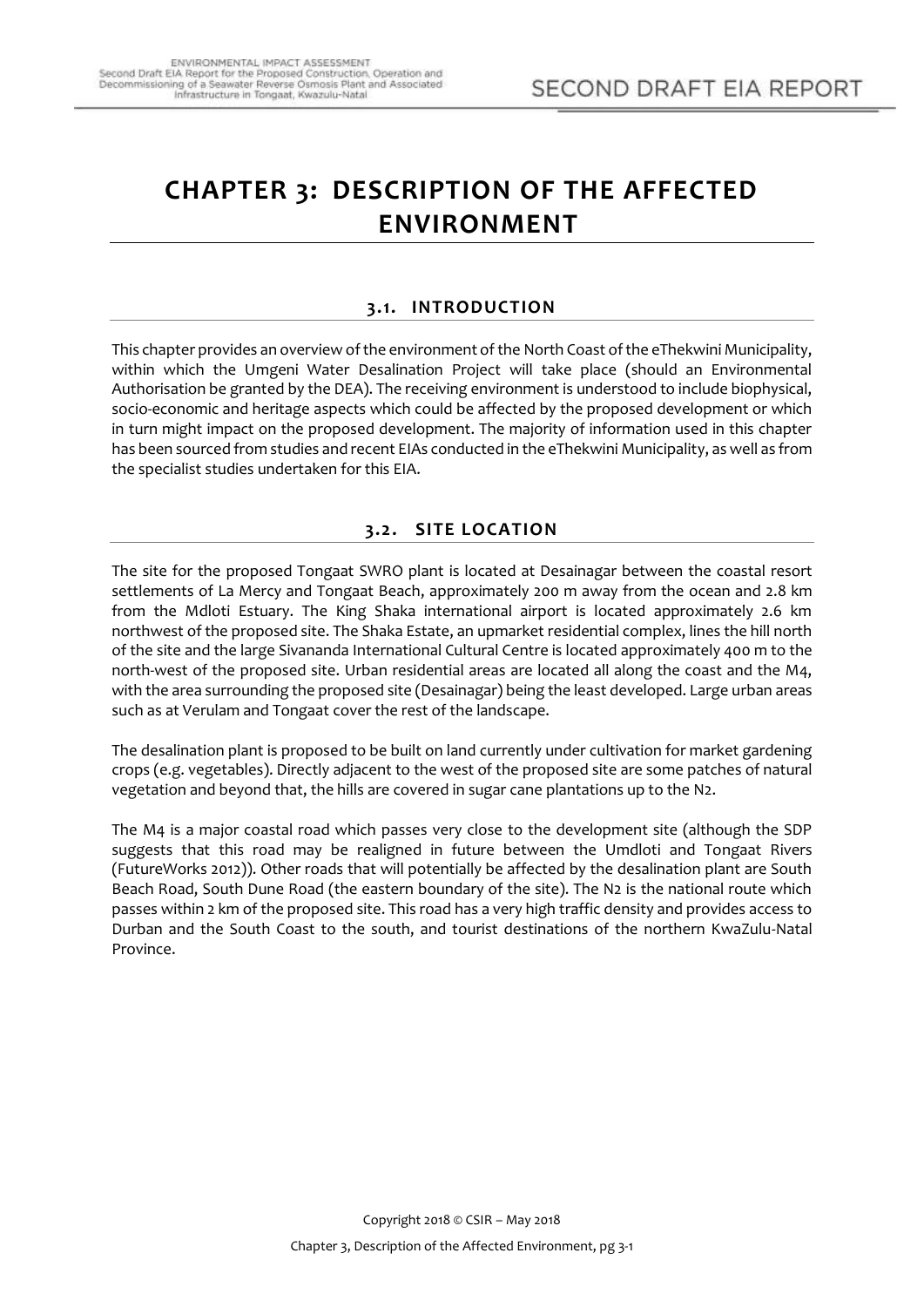#### **3.3. BIOPHYSICAL ENVIRONMENT**

#### <span id="page-3-1"></span><span id="page-3-0"></span>*3.3.1. Climate*

The climate of this area is warm and is strongly influenced by the Warm Agulhas Current that moves down the east coast of southern Africa. The region is characterized by a typical warm sub-tropical climate with an average winter temperature of 16°C between the months of May to July and an average summer temperature of 27°C between the much warmer months of January to March, coupled with an average annual rainfall of 1054 mm mainly during the summer months. Approximately 80% of the annual rainfall occurs in the warmer summer months. The average rainfall ranges from 28 mm in June to 134 mm in January (Royal HaskoningDHV, 2014).

In terms of temperature, average monthly minimum and maximum temperatures measured at the old Durban International Airport site from 1990 to 1999 is respectively shown in Figure 3.1 below. The average monthly minimum temperatures (over the period of 1985 to 2015) range from approximately 11°C to 22°C. The average monthly maximum temperatures (over the period of 1985 to 2015) range from approximately 23°C to 29°C. As shown in Figure 3.1, the lowest average monthly minimum temperatures are generally achieved in the winter months.

The total observed monthly rainfall measured at the Durban airport from 1985 to 2015 show that the majority of the rainfall is generally received in summer, whilst minimal rainfall is received in winter.



<span id="page-3-2"></span>Figure 3.1: Average Monthly Maximum and Minimum Temperatures, as well as Rainfall in Durban (measured at the Durban Airport site in from 1985 to 2015). (Data Source: https://www.timeanddate.com/weather/southafrica/durban/climate).

Meteorologically, the KZN coastline is affected by the position and seasonal movements of both the South Atlantic and Indian Ocean anti-cyclone cells, and mid-latitude cyclones that originate from the westerly wind belt. South-westerly winds result from the eastward moving mid-latitude cyclones (and their associated coastal low pressure systems) and prevail during both summer and winter, although the occurrence of north-east winds increases during summer. The basic weather cycle is related to the eastward movement of the coastal low-pressure systems generated along the southern African West Coast during pre-frontal conditions.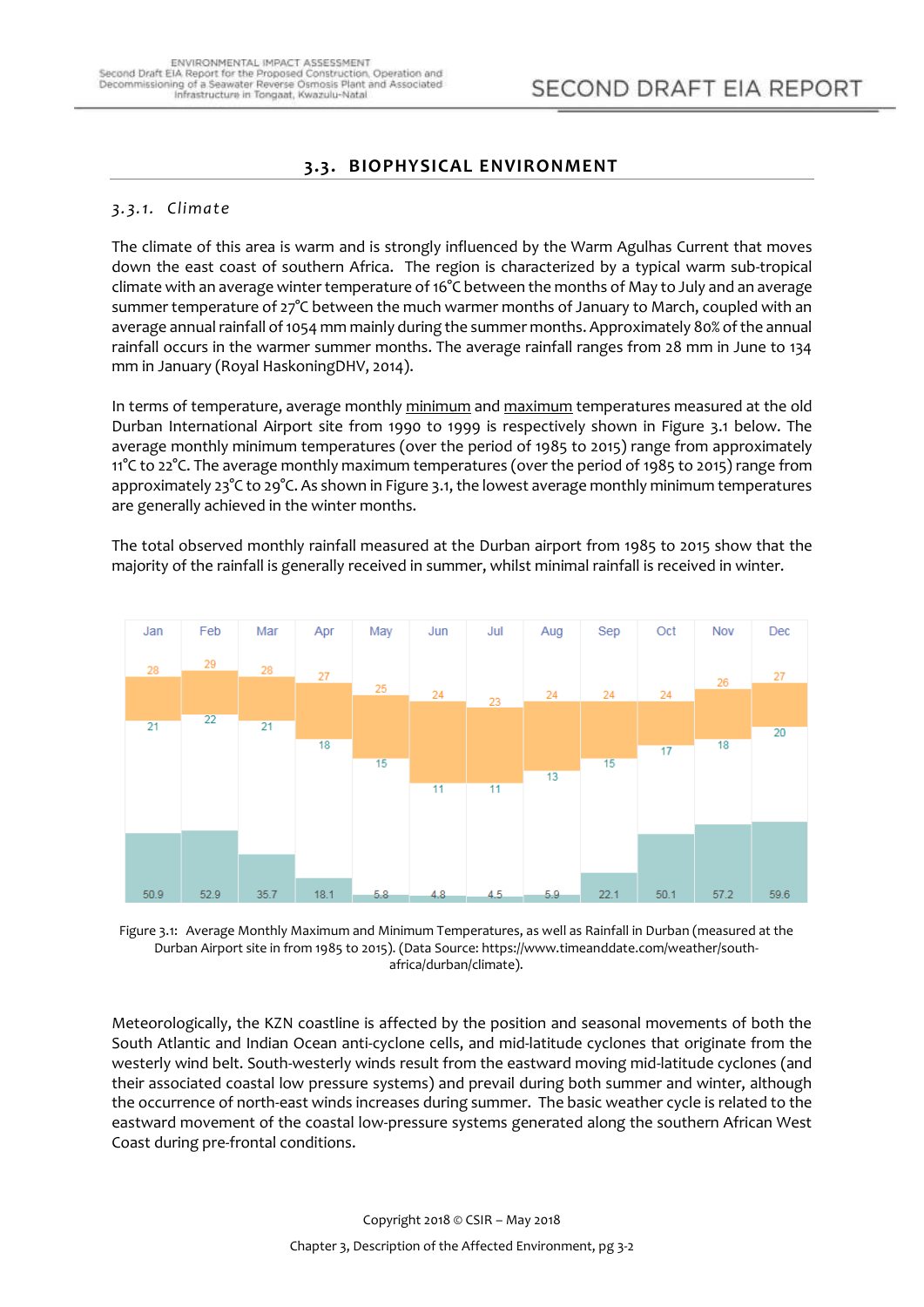#### <span id="page-4-0"></span>*3.3.2. Coastline, Visual Landscape and Topo graphy*

The orientation of the coastline along the East Coast is relatively uniform, and north-northeast. The only significant topographical feature is the Natal Bight, a coastal indentation between Cape Vidal and Durban. The majority of the East Coast region has a narrow continental shelf and a steep continental slope. The KZN continental shelf is characterised by Cretaceous and Cenozoic marine sediments, with the uppermost Cretacean sediments being predominantly a soft and muddy layer, rich in marine fossils. Stratified Quaternary marine deposits have also resulted in a series of prominent north-south oriented sandy dune ridges (Sink & Atwood 2008).

Beaches are relatively narrow and the land rises quickly, forming prominent bluffs in places. Beyond the bluffs are steep, rolling hills carved in by the three major river networks in the region. The Ohlanga, Mdloti and Tongati River networks produced a rugged terrain with steep narrow valleys and high hills. The rivers have relatively wide, flat floodplains and broad estuaries. The proposed site for the desalination plant is located just beyond the bluff in a relatively flat area between the beach and the hills.

The topography is that of undulating hills that are relatively open perpendicular to the coast, but more steep parallel to the coast (Figures 3.2). Rivers run approximately west to east in the region and these have incised deeply into the bedrock creating the steeply undulating topography.

The proposed development site is located in the Northern Coastal Corridor of the eThekwini Municipality. The coastline "*provides a distinctly different coastal experience which is quieter, nature based, visually attractive*" according to the North Spatial Development Plan (SDP) (FutureWorks 2012). The desalination plant will be built on agricultural land which is currently used as commercial gardens. The North Coastal Corridor is earmarked for development as a "*mixed density residential, recreation, entertainment and tourist oriented corridor.*" The SDP aims to develop this corridor as a high quality natural coastal environment for tourism and residents (FutureWorks, 2012). East of the site, along the coastal strip between the M4 and South Beach Road, there are several beach holiday residences in close proximity to the site (less than 100 m) (Figure 3.2).There are existing residential areas either side of the development site (within 1 km). The King Shaka Estate is approximately 500 m from the proposed site (Figure 3.3).

Refer to Chapter 6 Marine specialist study for further details of the physical characteristics of the coastline and Chapter 10 Visual impact assessment for additional information regarding the visual baseline.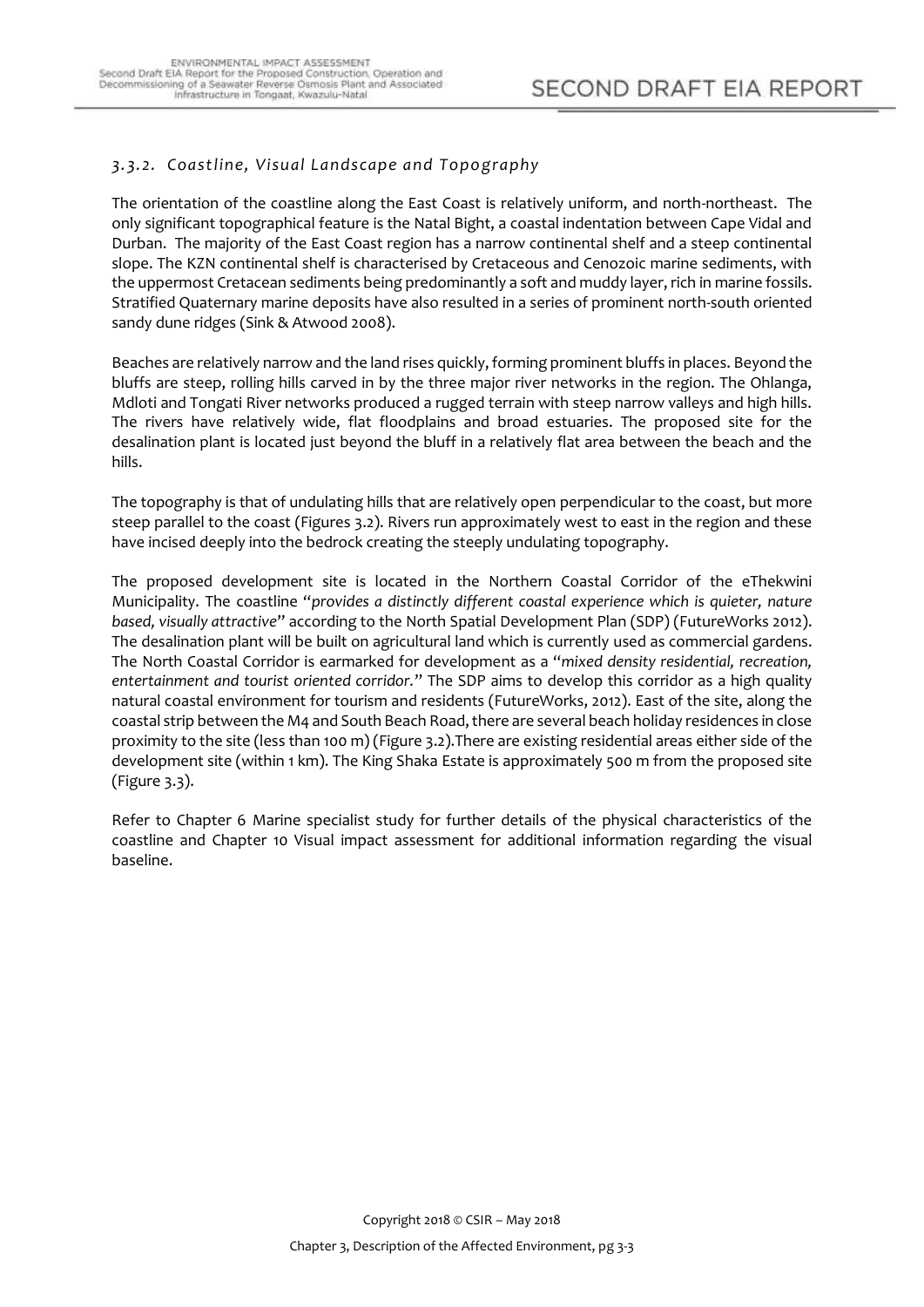

Figure 3-2: View showing large residential buildings in close proximity to the proposed desalination plant site (Source: Google Earth StreetView).

<span id="page-5-1"></span><span id="page-5-0"></span>

Figure 3-3: King Shaka Estate with views onto proposed development site.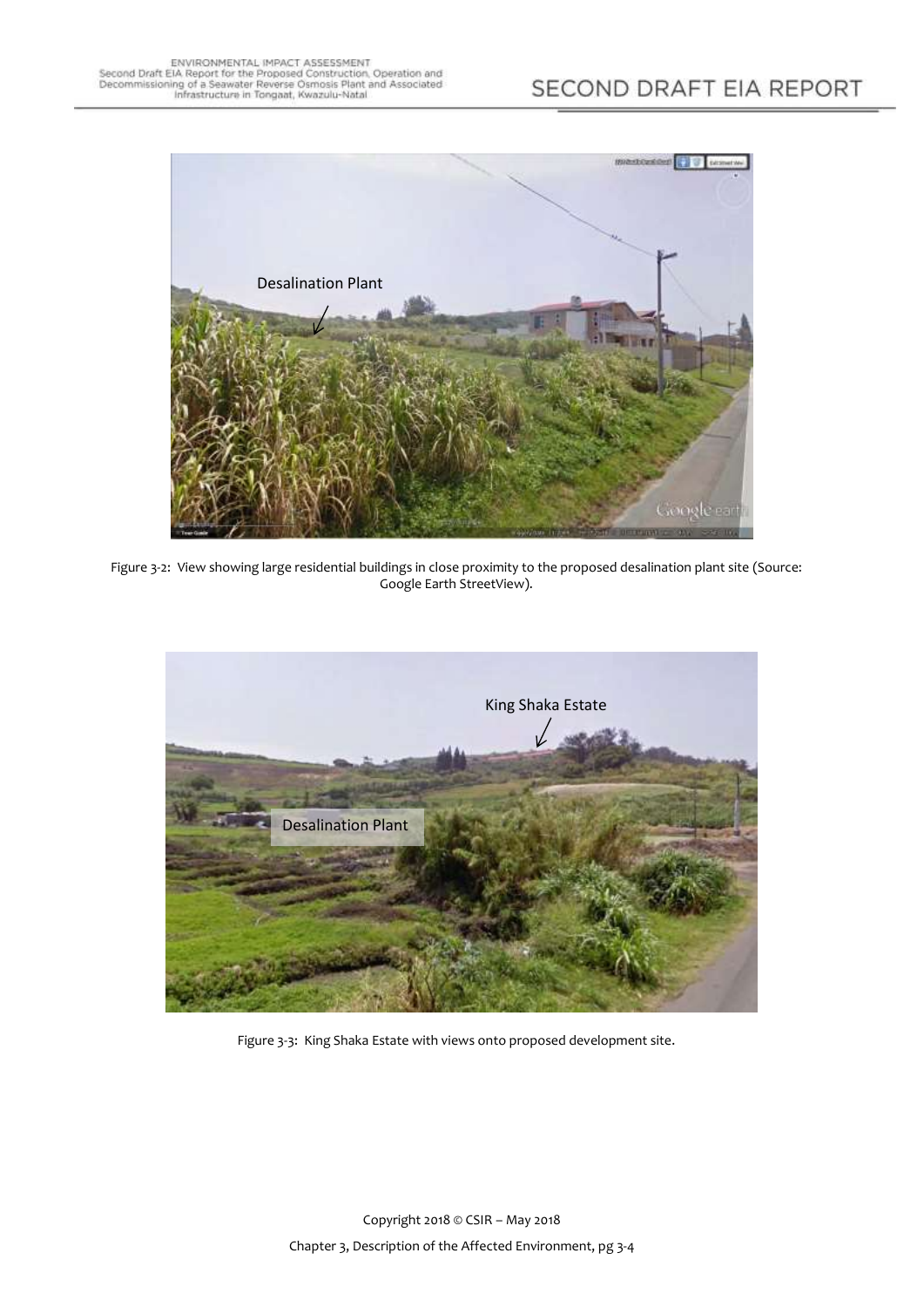#### <span id="page-6-0"></span>*3.3.3. Soils and Geology*

Most of the region surrounding the desalination plant site is underlain by a palaeo-dune system known as the Berea Formation. Its soils are red and well vegetated, although most of this formation is now under sugar-cane cultivation or used as prime building sites. The small pockets of indigenous vegetation that remain in the region are disturbed and invasive species are common.

The geology of the region is complex and includes fairly recent red palaeo-dune sands of the Berea Formation which extends all along the Natal coastline, Ecca shales and Dwyka tillites of the Karoo Supergroup, quartzitic sandstone of the Natal Group which correlates with the Table Mountain Group in the Western Cape, and metamorphic rocks of the Mapumulo Metamorphic Suite. The last 20 million years saw two major periods of continental uplift in Southern Africa with the eastern portion rising more than the rest (approximately a 900 m rise during the second period 5 million years ago). These rapid uplift events caused the rivers along the east coast to incise deeply into the landscape creating the fragmented topography evident in the hinterland beyond the proposed site.

#### <span id="page-6-1"></span>*3.3.4. Terrestrial Ecology*

The proposed Tongaat Desalination Plant and its related infrastructure are confined primarily to approximately 7ha around the tertiary dune slack at Tongaat Beach. The bulk of the infrastructure is located proximal to the coastline; although the bulk potable water pipelines associated with the plant traverse approximately 24 kilometres. Affected environments within the project area can be summarised as:

- Coastal dune and beach environment;
- Mesic or dry lands; and
- Occasional wetlands and a portion of the uMdloti estuary.

The marine intake pipes will be tunnelled under primary and secondary dune forms and under a portion of coastline that is predisposed to high levels of coastal erosion on account of its rocky substrate and thin veneer of sands. Notably, these dunes have, since 2012, been undergoing quite rapid accretion and growth.

The desalination plant is positioned within a wet dune slack at the foot of a paleo dune of Berea Red Sands, from which some of the evident surface water is derived. Notably, agriculture which dominates this area has augmented such water from sub terranean sources. Habitat diversity in this region is low, with the greatest diversity being located in close proximity to, and within the frontal dunes.

Almost all of the mesic or dry land environments can be considered to be under cultivation or habitat that is secondary in nature. Secondary vegetated areas show some successional return to a forest structure, although exotic invasion and the presence of fruit trees and other horticultural specimens are common within these areas.

The freshwater bulk pipeline will cross the uMdloti River estuary in the vicinity of the existing N2 bridge. As such this crossing will arise in a highly transformed portion of the estuary and options for mitigation of most impacts can be implemented. Affected wetland systems are primarily associated with perennial stream systems lying within agricultural lands.

There are no protected areas within 5 km of the proposed development site and associated infrastructure (including potable water pipelines).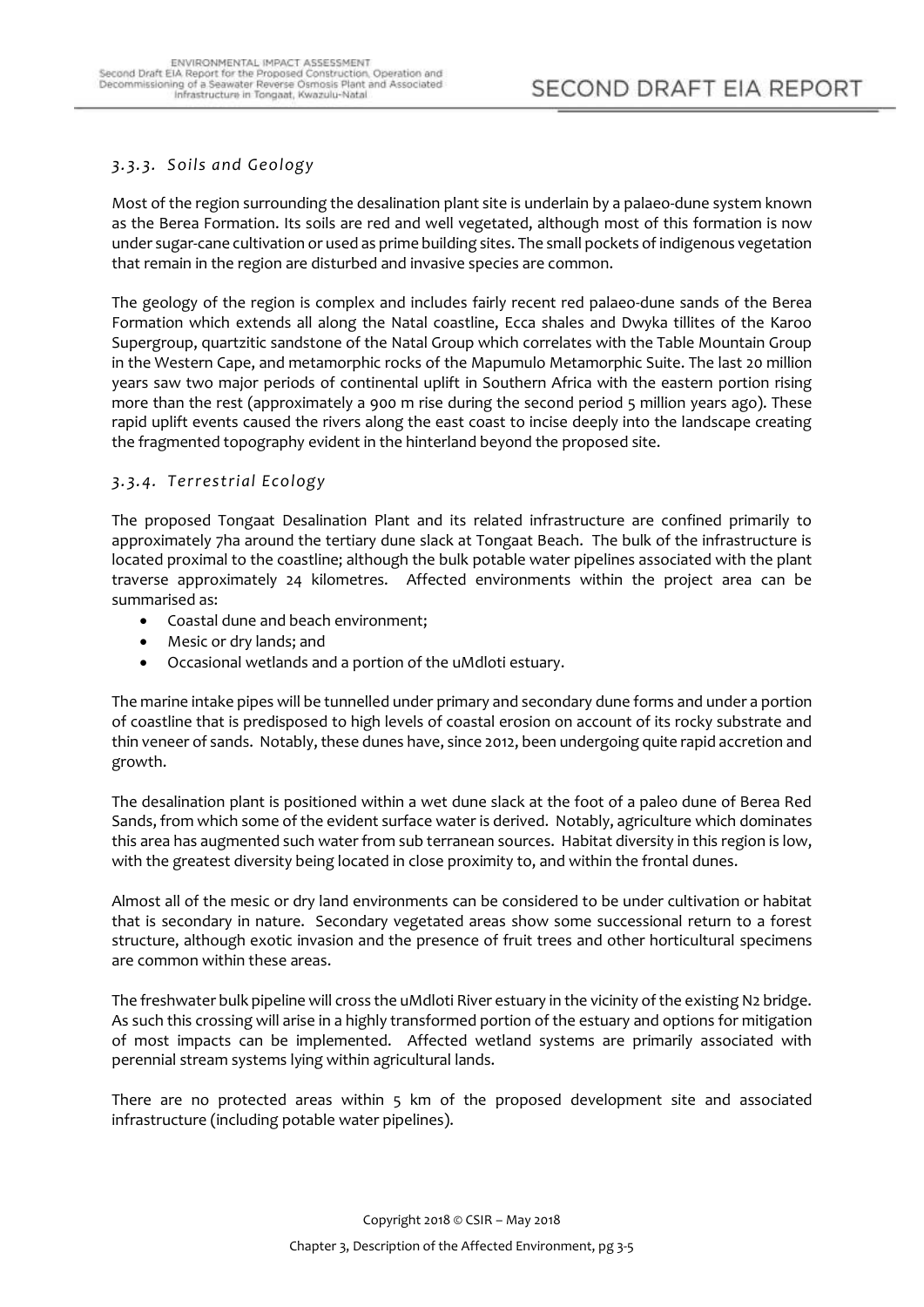Additional information regarding terrestrial ecology is provided in Chapter 7 of this Final EIA Report (i.e. Terrestrial Ecology Assessment).

#### <span id="page-7-0"></span>*3.3.5. Freshwater Resources*

NFEPA data shows that the proposed project would be located in the Department of Water Affair's (DWA) Mvoti to Umzimkulu Water Management Area (WMA 14), in the Mvoti Sub WMA. While the proposed desalination plant itself would be located in a local coastal catchment close to the uThongati River catchment, much of the proposed outgoing potable water pipeline infrastructure would be located in the adjacent Mdloti River catchment, the mouth of the estuary of which is located some 3 km south west of the plant site.

Of the above two river systems, NFEPA River data (Nel *et al* 2011) show that the uThongati River has been classified as in a Present Ecological State (PES) Category C, indicative of rivers that have been Moderately modified from their natural condition, while the Mdloti River is considered more intensively modified, and representative of rivers with a PES Category D (Highly modified).

Ecoregions are groups of rivers that share similar physiography, climate, geology, soils and (under natural conditions) natural vegetation. The National Ecoregional Classification of Kleynhans (2005) classifies both of the above catchments as falling within Ecoregion 17 (North Eastern Coastal Belt). Rivers within this ecoregion are characteristically:

- Associated with a diversity of terrains, but usually occurring in closed hill and mountain terrain, at altitudes from sea level to 700 mamsl;
- Typically associated with Valley Thicket and a variety of Grassland and Bushveld types; and
- Usually in areas where mean annual precipitation and temperatures are both high (MAP = 700- 1000 mm and mean annual temperature =16-22°C).

Chapter 8 of this Final EIA Report provides a detailed description of the freshwater aquatic ecosystems that have been identified close enough to the proposed desalination plant and are likely to be impacted on.

#### <span id="page-7-1"></span>*3.3.6. Estuarine Ecology*

The Tongaat Reverse osmosis desalination plant proposed at the North Coast lies between the Mdloti and uThongati river mouths. Potentially impacted estuaries are therefore the Mdloti and uThongati estuaries; however, negligible impacts can be expected at these estuaries given that the proposed site lies approximately 3.5 km to the north of the Mdloti estuary and approximately 6.5 km to the south of the uThongati estuary. For this reason, it is the opinion of the specialist that an estuarine specialist study for the assessment of the potential impacts of the proposed Tongaat desalination plant is not necessary.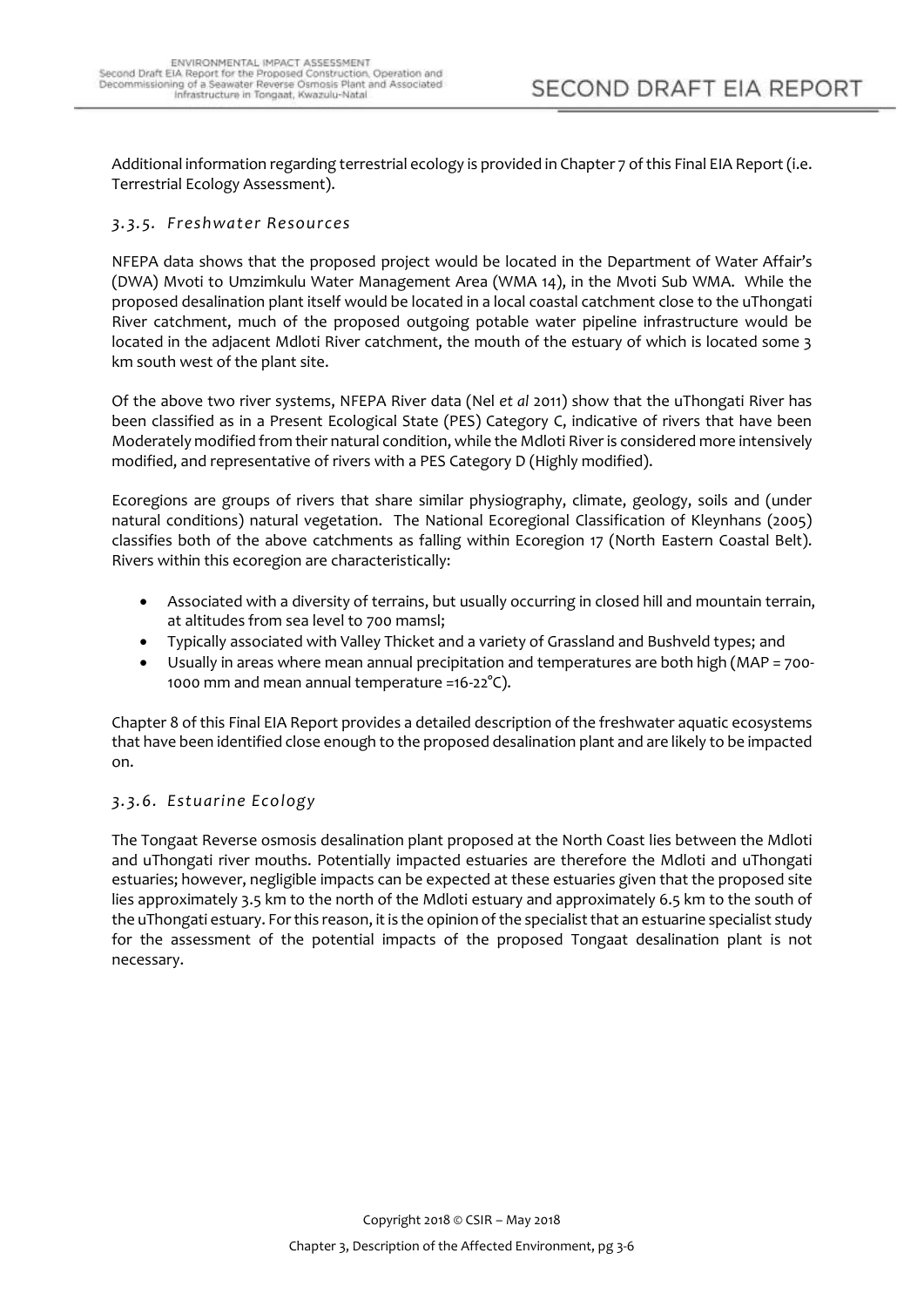#### <span id="page-8-0"></span>*3.3.7. Marine Biological Environment*

Biogeographically the coastline of the study area falls into the subtropical Natal bioregion, which extends from the Mbashi Mouth to Cape Vidal (Lombard *et al* 2004). The coastline comprises primarily sandy beaches, punctuated by numerous rocky shores. Consequently, marine ecosystems along the coast comprise a limited range of habitats that include:

- Sandy intertidal and subtidal substrates;
- Intertidal rocky shores and subtidal reefs; and
- The water body.

The benthic communities within these habitats are generally ubiquitous throughout the southern African East Coast region, being particular only to substratum type, wave exposure and/or depth zone. They consist of many hundreds of species, often displaying considerable temporal and spatial variability. The following biological communities 'typical' of each of these habitats are described in detail in Chapter 6 of this Final EIA Report (i.e. Marine Ecology Assessment), focusing both on dominant, commercially important and conspicuous species, as well as potentially threatened or sensitive species, which may be affected by the proposed project:

- Plankton
- Soft-sediment Benthic Macro and Meiofauna
	- o Intertidal beaches
	- o Subtidal Macrobenthos
- Reef Communities
	- o Intertidal rocky shores
	- o Subtidal reefs
- Pelagic and Demersal Fish
- Turtles
- Seabirds
- Marine mammals
- Fisheries

#### <span id="page-8-1"></span>*3.3.7.1. Conservation Planning*

KwaZulu-Natal boasts three Marine Protected Areas (MPAs). The Aliwal Shoal MPA is situated on the south coast between Umkomaas and Ocean View (more than 50 km from the proposed development) and is 125 km<sup>2</sup> in size, approximately 18 km long and stretches ~4 nautical miles offshore. The Aliwal Shoal is especially known for its abundance of Grey nurse sharks that congregate there to mate between August and November. Further south lies the small Trafalgar Marine Reserve, which stretches for only 6 km along the KwaZulu-Natal south coast adjacent to the Mpenjati Nature Reserve, and extends 500 m offshore. This reserve, which primarily protects a petrified forest that is exposed in the intertidal zone at low tide, may be incorporated into the proposed Pondoland Marine Protected Area which (although still in the concept phase) would extend from southern KwaZulu-Natal into the northern part of the Eastern Cape.

The Maputaland and St Lucia Marine Reserves form a continuous protected area stretching 150 km from the Mozambique border southwards to Cape Vidal, and 3 nautical miles out to sea. They are components of the iSimangaliso Wetland Park. The MPA protects a large number of turtle nesting sites; the migration of whales, dolphins and whale-sharks offshore; and a considerable number of waterfowl associated with the iSimangaliso Wetland Park, including large breeding colonies of pelicans, storks,